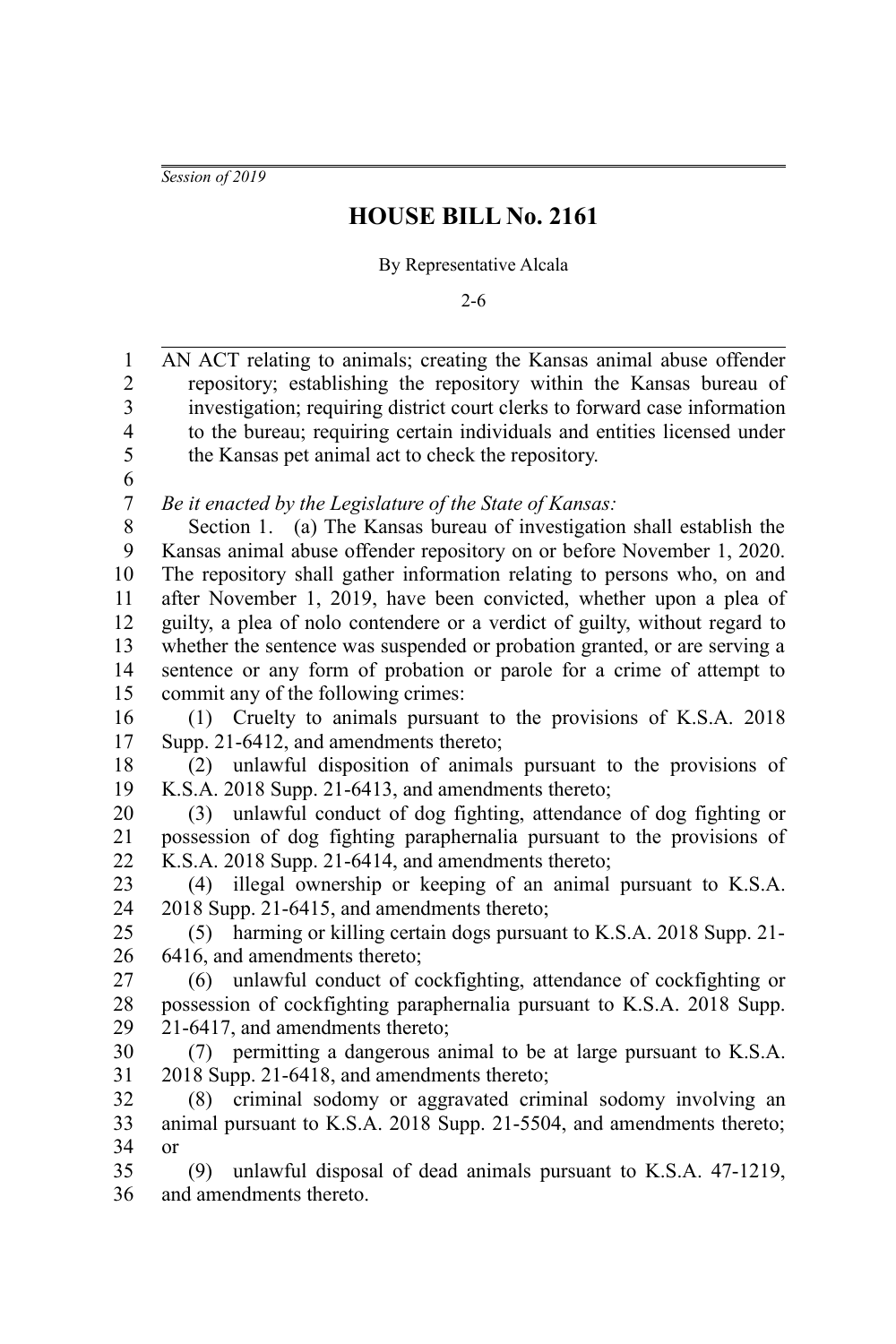## $HB\ 2161$  2

(b) On an after November 1, 2020, the Kansas bureau of investigation shall maintain the repository and an associated public website. The repository shall consist of the following offender information: 1 2 3 4

(1) The full legal name and all alias names;

5 6

7

(2) the current or last known residential information; (3) the date of birth;

(4) a photograph or photographs;

(5) the title and statute number of each offense or offenses committed, date of each conviction or adjudication and court case numbers for each conviction or adjudication of any offense provided for in subsection (a); 8 9 10 11

12

(6) the city, county or state of conviction or adjudication; and

(7) such other identifying information as the Kansas bureau of investigation determines is necessary and proper to identify the person. 13 14

(c) The clerk of any court of record shall provide the Kansas bureau of investigation copies of complaints, indictments, information, journal entries or any other documents necessary to the performance of the duties of the Kansas bureau of investigation under this section. No fees or charges for providing such documents may be assessed. 15 16 17 18 19

(d) (1) If an individual is convicted of any of the offenses listed in subsection (a), the Kansas bureau of investigation shall maintain such offender's information on the animal abuse offender repository for, if confined, two years after the date of parole, discharge or release, whichever date is most recent, or, if not confined, two years from the date of conviction. 20 21  $22$ 23 24  $25$ 

(2) Upon a second or subsequent conviction of any of the offenses listed in subsection (a), the Kansas bureau of investigation shall maintain the offender's information on the animal abuse offender repository for, if confined, five years after the date of parole, discharge or release, whichever date is most recent, or, if not confined, five years from the date of conviction. 26 27 28 29 30 31

(e) (1) The provisions of this subsection shall apply to the following entities and individuals licensed pursuant to K.S.A. 47-1701 et. seq., and amendments thereto, and operating in the state of Kansas: 32 33 34

- (A) Animal breeders; 35
- (B) animal distributors; 36
- (C) animal shelter operators; 37
- (D) hobby breeders; 38
- (E) pet shop operators; and 39
- (F) retail breeders. 40

(2) On and after November 1, 2020, the animal abuse offender repository shall be made available to the individuals and entities listed in paragraph (1) for examination so that such individuals and entities may 41 42 43